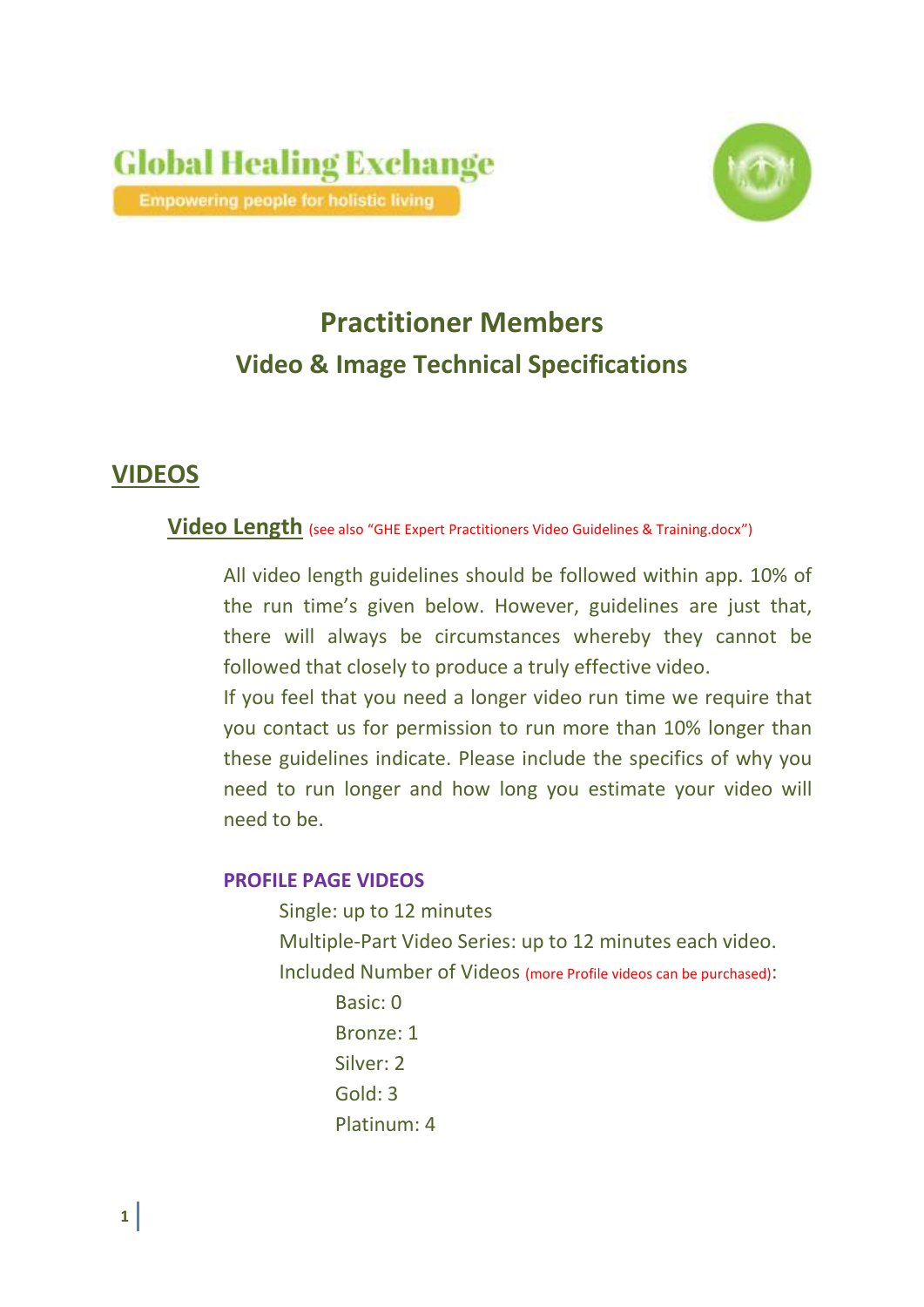#### **HEALING PORTAL VIDEOS**

Single: up to 10 minutes

Multiple-Part Video Series: up to 10 minutes each video.

#### **LEARNING CENTRE VIDEOS**

Single: up to 10 minutes

Multiple-Part Video Series: up to 10 minutes each video.

#### **PRODUCT VIDEOS**

Single ONLY: up to 5 minutes… ideally 3 minutes or less.

#### **VIDEO RESOLUTION & BITRATE**

**Video Type**

**MPEG-4**

#### **H.264 (.mp4) | H.265 (.mp4) | Apple (.mov)**

(other types may work but may incur additional charges if they are usable)

#### **Video Resolution**

1920 x 1080 (1080p) best | 1280 x 720 (720p) next best

#### **Video Bitrate**

15,000 Kbps or better -- minimum 10,000 Kbps

• ALWAYS use the HIGHEST QUALITY and RESOLUTION SETTINGS POSSIBLE. This will result in a much larger file byte-wise, and while this large sized file is ultimately not going to wind up being used on the web, we need the extra data to prevent image and sound degradation from occurring through the multiple steps of further video processing that are required.

# **IMAGES**

#### **Image Resolutions** (pixel sizes)

#### **PROFILE PAGE**

**Personal Photo:** at least 300px wide, and the height can vary, but it works best in our layout when it is in portrait orientation where the height is greater than the width.